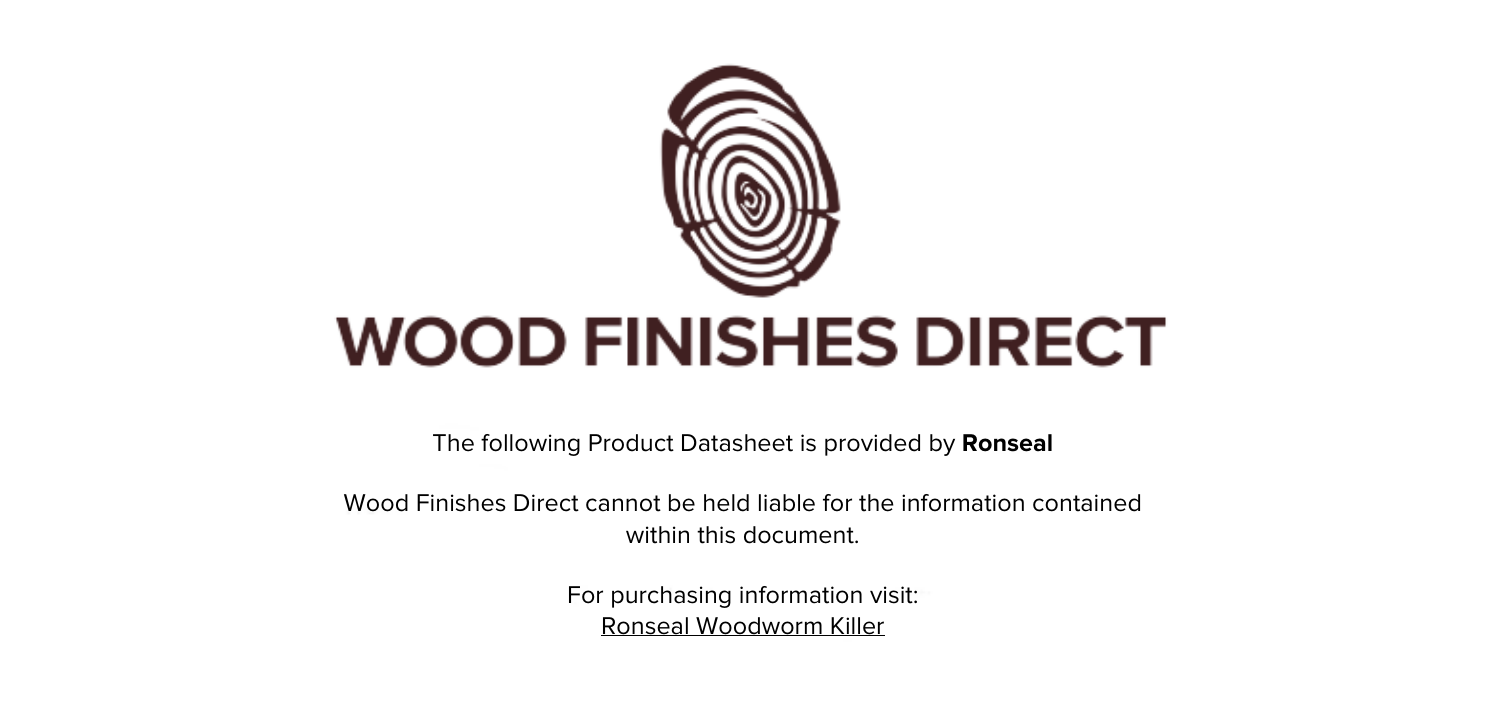## **PRODUCT DATA SHEET**

# **RONSEAL WOODWORM KILLER (MP)**

Ronseal Woodworm Killer<sup>(MP)</sup> is specially formulated to kill wood boring beetles, their larvae and eggs. The low viscosity, water based **formulation penetrates deep into wood providing long term protection.**

## **INTRODUCTION**

Insect attack can be recognised by small round flight holes on the surface of the timber and the gritty bore-dust that is left behind. These holes are most likely to be found near joints or on the undersides or backs of furniture. Whilst flight holes indicate some beetles have emerged, it is likely that larvae remains in the wood, which will lead to further damage.

Ronseal Woodworm Killer<sup>(MP)</sup> contains permethrin, an effective woodworm killer, which will prevent the infestation and spread of woodworm thus avoiding the associated damage.

Ronseal Woodworm Killer<sup>(MP)</sup> has a low viscosity formulation to provide good penetration into the timber. It dries to a clear finish that is specifically designed to be over-coated with paint, varnish or woodstain. The water based formulation means equipment can be washed out in water and the product has a low inoffensive odour.

## **COMPOSITION**

Ronseal Woodworm Killer<sup>(MP)</sup> contains permethrin 0.246%w/w.

## **PROPERTIES**

| Appearance           | Low viscosity milky liquid. |
|----------------------|-----------------------------|
| Odour                | No discernible odour.       |
| VOC content          | Minimal (0.0% to 0.29% w/v) |
| Miscible with water. |                             |

## **FIELDS OF APPLICATION**

Ronseal Woodworm Killer<sup>(MP)</sup> can be used on virtually any wood. It is only suitable for use for interior applications.

#### **PREPARATION**

Ensure the wood is clean, dry and free from dust. The treatment is most effective if wood is bare. Finishes such as paint, stain and varnish must be completely removed, see 'Important Notes'.

#### **APPLICATION**

Apply by brush or low pressure spray as directed, covering all faces, ends and joints paying particular attention to the end grain, corners, crevices etc. Allow 1-2 hours between coats.

Ensure wood is fully dry prior to any filling, gluing and knotting is carried out and before laying floor tiles, carpet, underlay or loft insulation.

## **COVERAGE**

| Project | <b>Number</b> | Coverage |
|---------|---------------|----------|
|         | of coats      |          |

| Prevention of attack<br>by wood destroving<br>insects | 3 | $5m2$ per litre per coat |
|-------------------------------------------------------|---|--------------------------|
| Eradication of wood<br>destroying insects             |   | $5m2$ per litre per coat |

Coverage may vary with the properties of the substrate.

## **DRYING TIME**

Allow 1-2 hours between coats.

Allow 24 hours before overcoating with paint, varnish etc.

Low temperatures, high humidity or poor ventilation will lengthen the drying time.

#### **CLEANING OF TOOLS**

All tools and equipment should be cleaned immediately after use by washing in water and detergent.

Remove as much product as possible from tools and equipment before washing.

#### **PAINTING AND FINISHING**

Once thoroughly dried Ronseal Woodworm Killer<sup>(MP)</sup> can be over coated with woodstain varnish or paint.

#### **IMPORTANT NOTES**

Apply in accordance with the coverage guidelines otherwise product performance will be reduced.

Ronseal Woodworm Killer<sup>(MP)</sup> is not suitable for use on areas used for the preparation and consumption of food.

Do not apply in temperatures below 10°C or in conditions of high humidity.

This product contains no added lead. However special precautions should be taken when treating pre-1960's paint surfaces over wood and metal as they may contain harmful lead. For further advice contact Ronseal Technical Services.

Avoid inhalation of dust when sanding, wear a suitable face mask or employ wet sanding techniques

## **STORAGE**

Store in a cool, dry, well ventilated place away from heat and sources of ignition. Carefully reseal partly used containers. Do not store near foodstuffs. Protect from frost. Store between 5 and 40°C.

To avoid risk of spillage, always store and transport in a secure and upright position.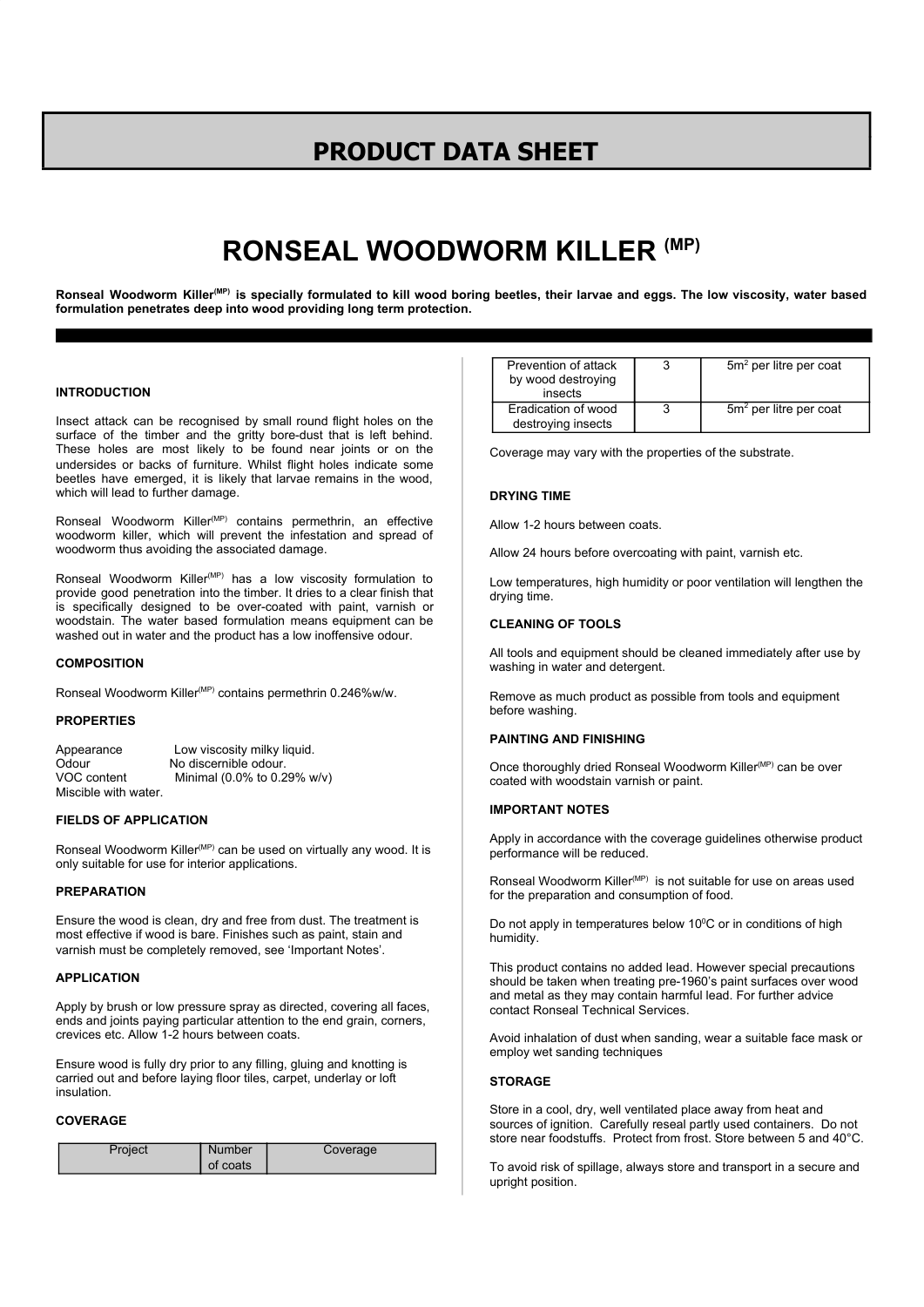The shelf life of the product in airtight containers is at least three years.

Keep in a safe place away from children.

## **HEALTH AND SAFETY**

**Use biocides safely. Always read the label and product information before use.**

Specific safety data sheets are available on request.

## **FLAMMABILITY**

Non-flammable.

## **SUPPLY**

Obtainable from selected DIY retailers.

## **SIZES**

Available in 1 & 5 litre re-sealable containers.

## **DISPOSAL**

Some local authorities have special facilities for disposal of waste coatings.

Do not empty product into drains or watercourses.

## **LIABILITY**

Whilst these specifications are based on expert technical knowledge and practical experience, we cannot assume responsibility for any work as the ultimate result depends on factors beyond our direct control. Standard codes of painting practice should be followed.

## **INFORMATION AND SERVICE**

Our Technical Services Department will be pleased to offer specific guidance or provide any further information you may require.

#### **DATA SHEETS**

Data sheets on other Ronseal Products are available on request from our Technical Services Department.

> Sherwin-Williams Diversified Brands Ltd operates a quality management system that complies with the requirements of ISO 9000:2008 (Certificate No. FM 01669).

Sherwin-Williams Diversified Brands Ltd operates an Environmental Management System that complies with the requirements of ISO 14001:2004 (Certificate No. EMS 35924).

*Sherwin-Williams Diversified Brands Ltd Thorncliffe Park Chapeltown Sheffield S35 2YP*

Tel: +44(0)114 246 7171 Fax: +44(0)114 245 5629

*Registered in England 2968830*

E. Mail: **enquiry@ronseal.co.uk**